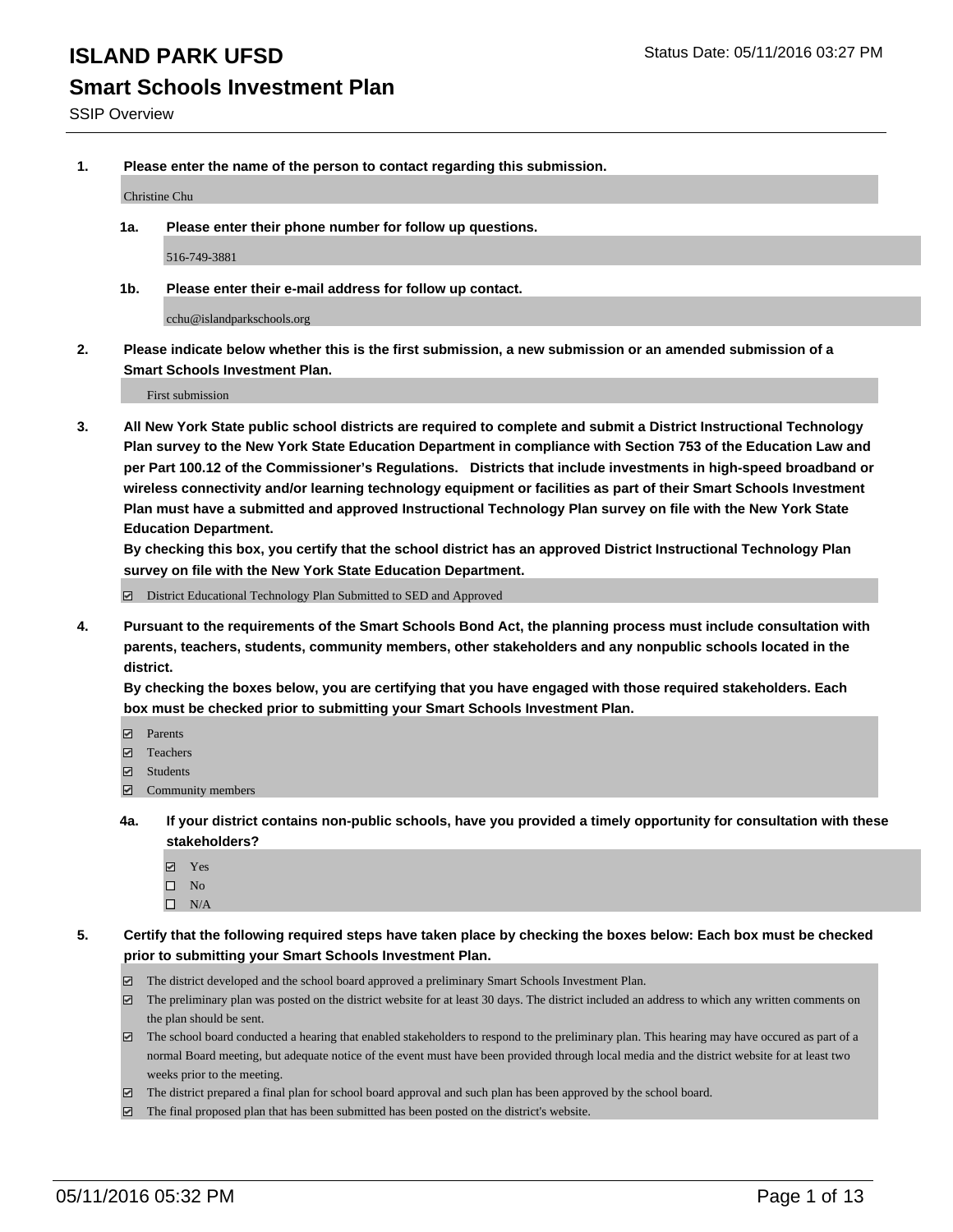SSIP Overview

**5a. Please upload the proposed Smart Schools Investment Plan (SSIP) that was posted on the district's website. Note that this should be different than your recently submitted Educational Technology Survey. The Final SSIP, as approved by the School Board, should also be posted on the website and remain there during the course of the projects contained therein.**

Island Park UFSD Technology Plan\_Surveys\_community\_parents\_students\_teachers\_admin.pdf CUNY letter 11-16-2015.pdf IslandPark-TechPlanSurvey-Submitted 8-20-15.pdf Island Park UFSD 5 Yr Technology Plan\_final 10-2015full.pdf

**6. Please enter an estimate of the total number of students and staff that will benefit from this Smart Schools Investment Plan based on the cumulative projects submitted to date.**

870

**7. An LEA/School District may partner with one or more other LEA/School Districts to form a consortium to pool Smart Schools Bond Act funds for a project that meets all other Smart School Bond Act requirements. Each school district participating in the consortium will need to file an approved Smart Schools Investment Plan for the project and submit a signed Memorandum of Understanding that sets forth the details of the consortium including the roles of each respective district.**

 $\Box$  The district plans to participate in a consortium to partner with other school district(s) to implement a Smart Schools project.

**8. Please enter the name and 6-digit SED Code for each LEA/School District participating in the Consortium.**

| <b>Partner LEA/District</b> | <b>ISED BEDS Code</b> |
|-----------------------------|-----------------------|
| (No Response)               | (No Response)         |

**9. Please upload a signed Memorandum of Understanding with all of the participating Consortium partners.** (No Response)

**10. Your district's Smart Schools Bond Act Allocation is:**

\$236,888

**11. Enter the budget sub-allocations by category that you are submitting for approval at this time. If you are not budgeting SSBA funds for a category, please enter 0 (zero.) If the value entered is \$0, you will not be required to complete that survey question.**

|                                       | Sub-        |
|---------------------------------------|-------------|
|                                       | Allocations |
| <b>School Connectivity</b>            | $\mathbf 0$ |
| Connectivity Projects for Communities |             |
| <b>Classroom Technology</b>           | 236,888     |
| Pre-Kindergarten Classrooms           |             |
| Replace Transportable Classrooms      |             |
| High-Tech Security Features           | 0           |
| Totals:                               | 236,888.00  |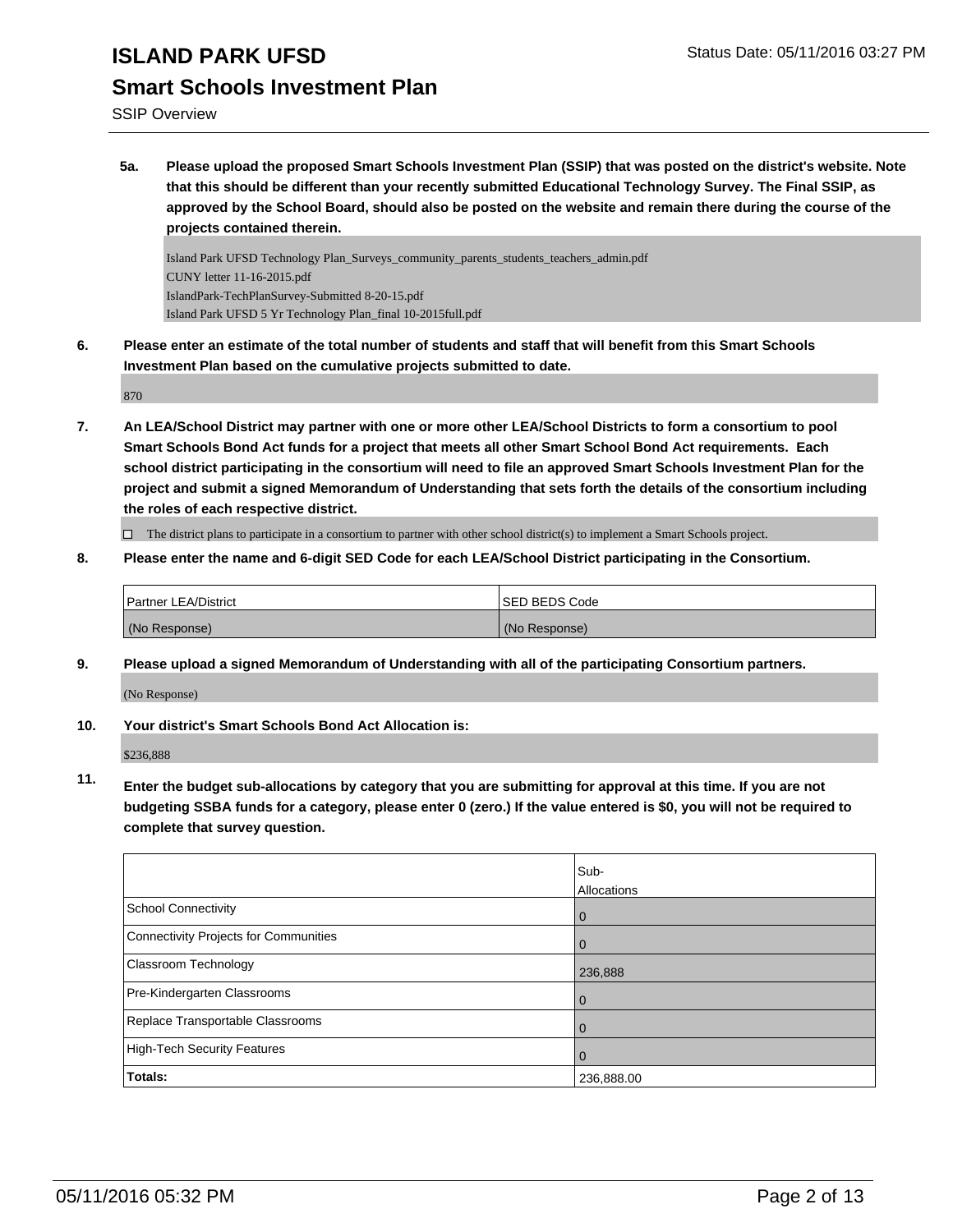School Connectivity

- **1. In order for students and faculty to receive the maximum benefit from the technology made available under the Smart Schools Bond Act, their school buildings must possess sufficient connectivity infrastructure to ensure that devices can be used during the school day. Smart Schools Investment Plans must demonstrate that:**
	- **sufficient infrastructure that meets the Federal Communications Commission's 100 Mbps per 1,000 students standard currently exists in the buildings where new devices will be deployed, or**
	- **is a planned use of a portion of Smart Schools Bond Act funds, or**
	- **is under development through another funding source.**

**Smart Schools Bond Act funds used for technology infrastructure or classroom technology investments must increase the number of school buildings that meet or exceed the minimum speed standard of 100 Mbps per 1,000 students and staff within 12 months. This standard may be met on either a contracted 24/7 firm service or a "burstable" capability. If the standard is met under the burstable criteria, it must be:**

**1. Specifically codified in a service contract with a provider, and**

**2. Guaranteed to be available to all students and devices as needed, particularly during periods of high demand, such as computer-based testing (CBT) periods.**

**Please describe how your district already meets or is planning to meet this standard within 12 months of plan submission.**

(No Response)

- **1a. If a district believes that it will be impossible to meet this standard within 12 months, it may apply for a waiver of this requirement, as described on the Smart Schools website. The waiver must be filed and approved by SED prior to submitting this survey.**
	- □ By checking this box, you are certifying that the school district has an approved waiver of this requirement on file with the New York State Education Department.
- **2. Connectivity Speed Calculator (Required)**

|                         | Number of<br>Students | Multiply by<br>100 Kbps | Divide by 1000 Current Speed<br>Ito Convert to<br>Required<br>l Speed in Mb | lin Mb             | Expected<br>Speed to be<br>Attained Within   Required<br>12 Months | Expected Date<br><b>When</b><br>Speed Will be<br>Met |
|-------------------------|-----------------------|-------------------------|-----------------------------------------------------------------------------|--------------------|--------------------------------------------------------------------|------------------------------------------------------|
| <b>Calculated Speed</b> | (No<br>Response)      | (No Response)           | (No<br>Response)                                                            | l (No<br>Response) | (No<br>Response)                                                   | l (No<br>Response)                                   |

#### **3. Briefly describe how you intend to use Smart Schools Bond Act funds for high-speed broadband and/or wireless connectivity projects in school buildings.**

(No Response)

**4. Briefly describe the linkage between the district's District Instructional Technology Plan and the proposed projects. (There should be a link between your response to this question and your response to Question 1 in Part E. Curriculum and Instruction "What are the district's plans to use digital connectivity and technology to improve teaching and learning?)**

(No Response)

**5. If the district wishes to have students and staff access the Internet from wireless devices within the school building, or in close proximity to it, it must first ensure that it has a robust Wi-Fi network in place that has sufficient bandwidth to meet user demand.**

**Please describe how you have quantified this demand and how you plan to meet this demand.**

(No Response)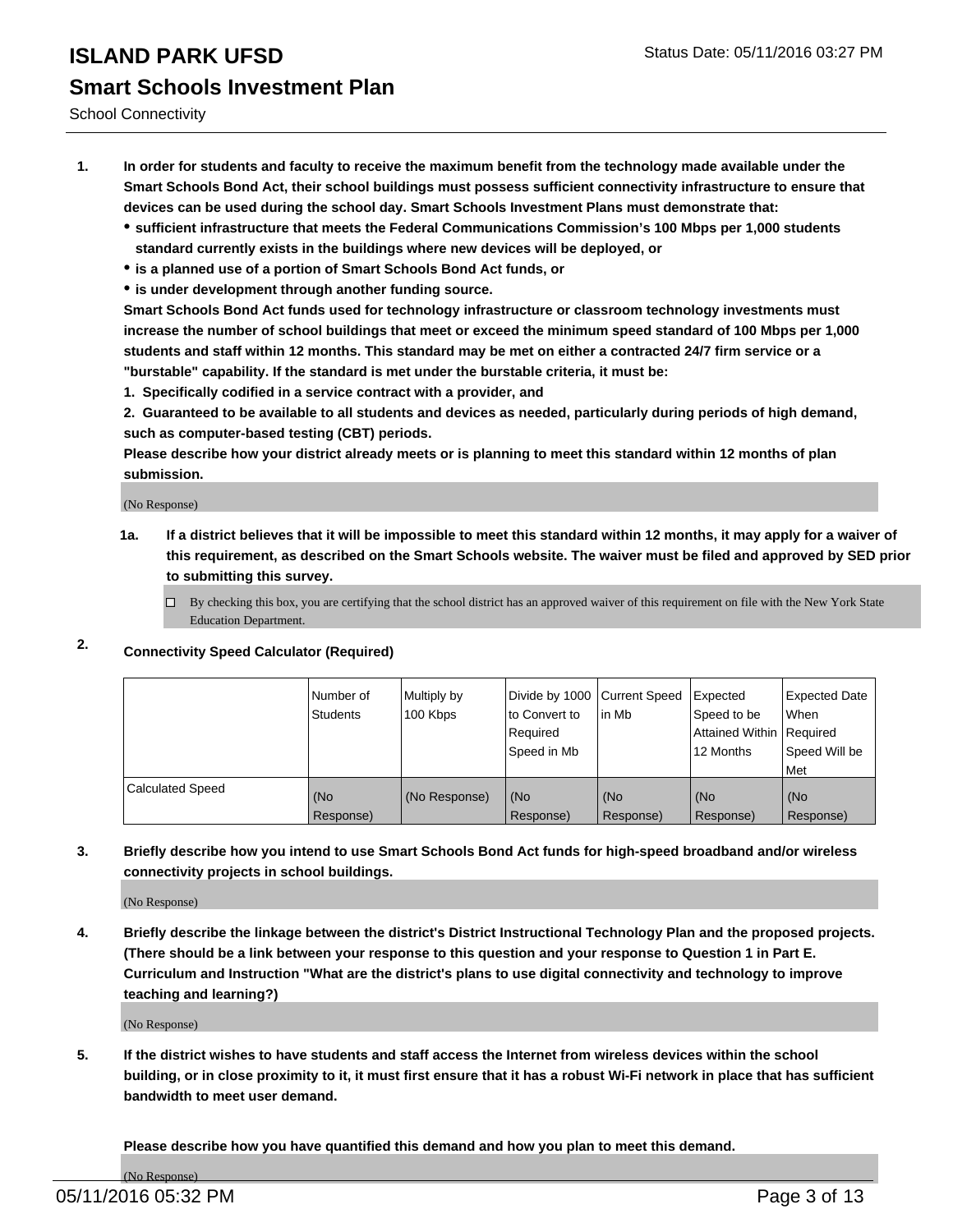School Connectivity

**6. As indicated on Page 5 of the guidance, the Office of Facilities Planning will have to conduct a preliminary review of all capital projects, including connectivity projects.**

| Project Number |  |
|----------------|--|
| (No Response)  |  |

**7. Certain high-tech security and connectivity infrastructure projects may be eligible for an expedited review process as determined by the Office of Facilities Planning.**

**Was your project deemed eligible for streamlined review?**

(No Response)

**8. Include the name and license number of the architect or engineer of record.**

| <sup>1</sup> Name | l License Number |
|-------------------|------------------|
| (No Response)     | (No Response)    |

**9. If you are submitting an allocation for School Connectivity complete this table. Note that the calculated Total at the bottom of the table must equal the Total allocation for this category that you entered in the SSIP Overview overall budget.** 

|                                            | Sub-              |
|--------------------------------------------|-------------------|
|                                            | <b>Allocation</b> |
| Network/Access Costs                       | (No Response)     |
| <b>Outside Plant Costs</b>                 | (No Response)     |
| School Internal Connections and Components | (No Response)     |
| <b>Professional Services</b>               | (No Response)     |
| Testing                                    | (No Response)     |
| <b>Other Upfront Costs</b>                 | (No Response)     |
| <b>Other Costs</b>                         | (No Response)     |
| Totals:                                    |                   |

| Select the allowable expenditure | Item to be purchased | Quantity      | Cost per Item | Total Cost    |
|----------------------------------|----------------------|---------------|---------------|---------------|
| type.                            |                      |               |               |               |
| Repeat to add another item under |                      |               |               |               |
| each type.                       |                      |               |               |               |
| (No Response)                    | (No Response)        | (No Response) | (No Response) | (No Response) |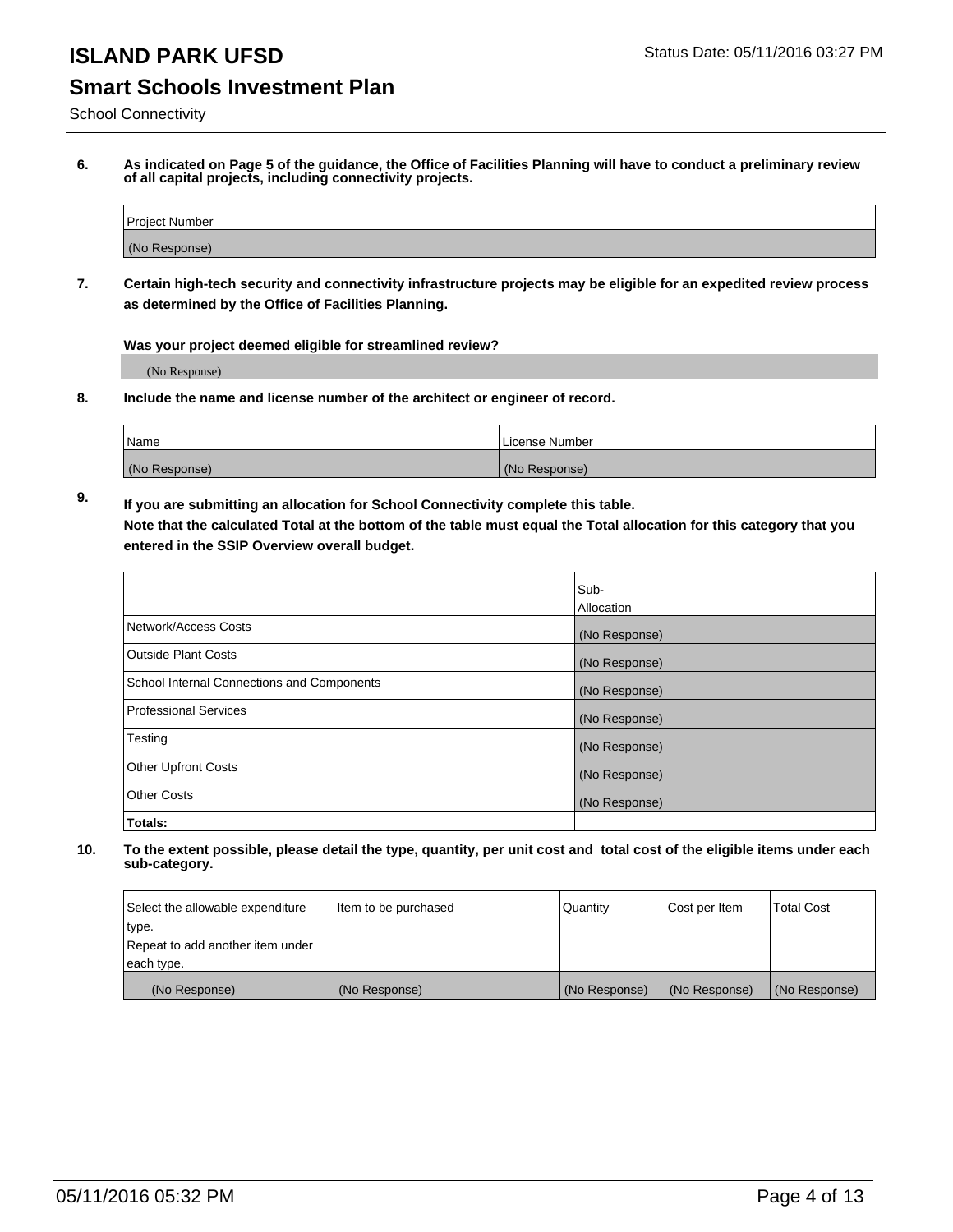#### **Smart Schools Investment Plan**

Community Connectivity (Broadband and Wireless)

**1. Briefly describe how you intend to use Smart Schools Bond Act funds for high-speed broadband and/or wireless connectivity projects in the community.**

(No Response)

**2. Please describe how the proposed project(s) will promote student achievement and increase student and/or staff access to the Internet in a manner that enhances student learning and/or instruction outside of the school day and/or school building.**

(No Response)

**3. Community connectivity projects must comply with all the necessary local building codes and regulations (building and related permits are not required prior to plan submission).**

 $\Box$  I certify that we will comply with all the necessary local building codes and regulations.

**4. Please describe the physical location of the proposed investment.**

(No Response)

**5. Please provide the initial list of partners participating in the Community Connectivity Broadband Project, along with their Federal Tax Identification (Employer Identification) number.**

| <b>Project Partners</b> | <b>IFederal ID#</b> |
|-------------------------|---------------------|
| (No Response)           | (No Response)       |

**6. If you are submitting an allocation for Community Connectivity, complete this table.**

**Note that the calculated Total at the bottom of the table must equal the Total allocation for this category that you entered in the SSIP Overview overall budget.**

|                                    | Sub-Allocation |
|------------------------------------|----------------|
| Network/Access Costs               | (No Response)  |
| Outside Plant Costs                | (No Response)  |
| <b>Tower Costs</b>                 | (No Response)  |
| <b>Customer Premises Equipment</b> | (No Response)  |
| Professional Services              | (No Response)  |
| Testing                            | (No Response)  |
| <b>Other Upfront Costs</b>         | (No Response)  |
| Other Costs                        | (No Response)  |
| Totals:                            |                |

| Select the allowable expenditure | litem to be purchased | Quantity      | Cost per Item | <b>Total Cost</b> |
|----------------------------------|-----------------------|---------------|---------------|-------------------|
| type.                            |                       |               |               |                   |
| Repeat to add another item under |                       |               |               |                   |
| each type.                       |                       |               |               |                   |
| (No Response)                    | (No Response)         | (No Response) | (No Response) | (No Response)     |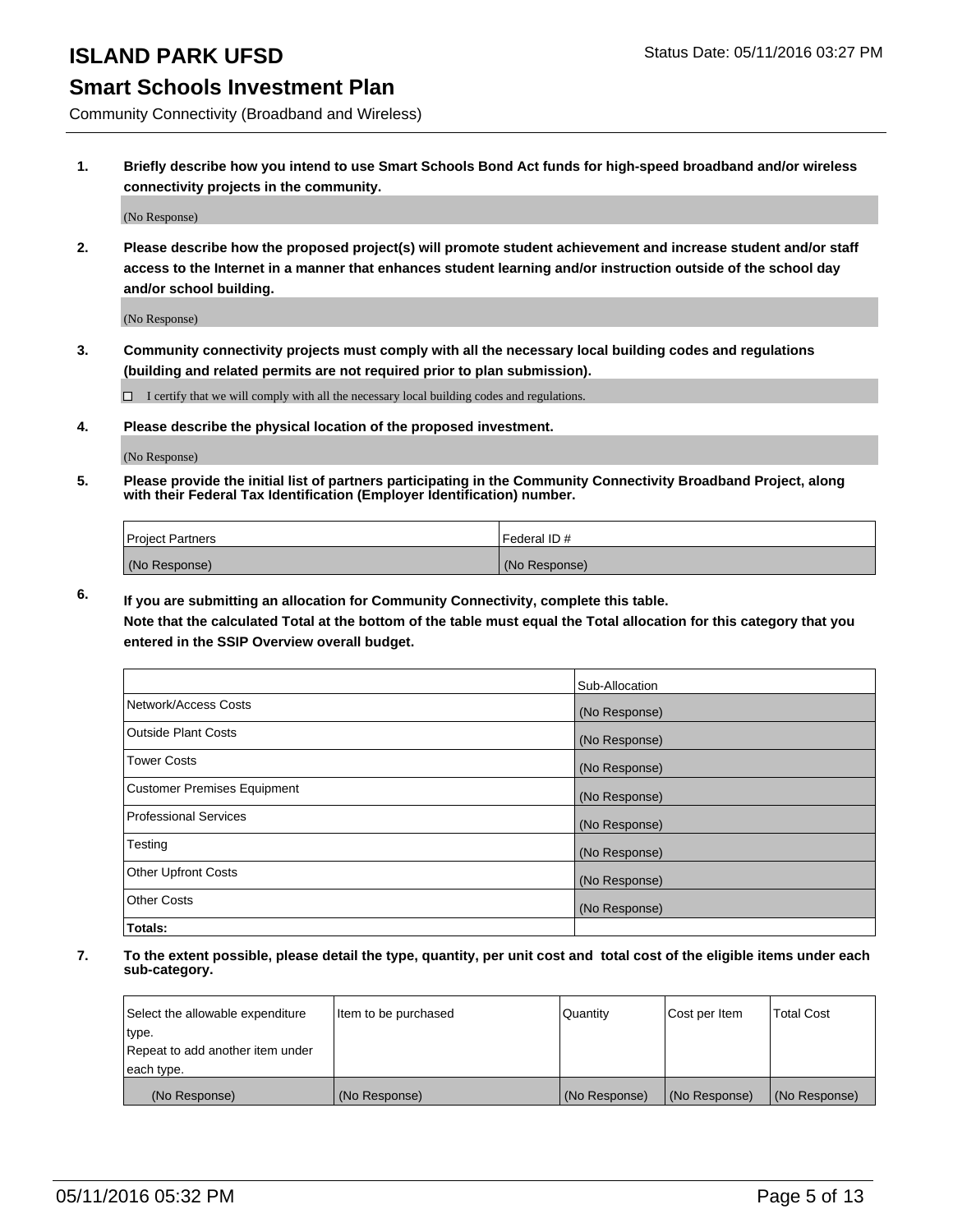#### Classroom Learning Technology

**1. In order for students and faculty to receive the maximum benefit from the technology made available under the Smart Schools Bond Act, their school buildings must possess sufficient connectivity infrastructure to ensure that devices can be used during the school day. Smart Schools Investment Plans must demonstrate that sufficient infrastructure that meets the Federal Communications Commission's 100 Mbps per 1,000 students standard currently exists in the buildings where new devices will be deployed, or is a planned use of a portion of Smart Schools Bond Act funds, or is under development through another funding source.**

**Smart Schools Bond Act funds used for technology infrastructure or classroom technology investments must increase the number of school buildings that meet or exceed the minimum speed standard of 100 Mbps per 1,000 students and staff within 12 months. This standard may be met on either a contracted 24/7 firm service or a "burstable" capability. If the standard is met under the burstable criteria, it must be:**

**1. Specifically codified in a service contract with a provider, and**

**2. Guaranteed to be available to all students and devices as needed, particularly during periods of high demand, such as computer-based testing (CBT) periods.**

**Please describe how your district already meets or is planning to meet this standard within 12 months of plan submission.**

We have already met this standard in our schools. We are presently connected to the Nassau BOCES Bo-Tie, one of the largest private fiber-optic networks in the country. This project connects the school districts of Nassau County, providing them with improved access to Internet and telephone services.

#### **1a. If a district believes that it will be impossible to meet this standard within 12 months, it may apply for a waiver of this requirement, as described on the Smart Schools website. The waiver must be filed and approved by SED prior to submitting this survey.**

 $\Box$  By checking this box, you are certifying that the school district has an approved waiver of this requirement on file with the New York State Education Department.

#### **2. Connectivity Speed Calculator (Required)**

|                         | Number of<br><b>Students</b> | Multiply by<br>100 Kbps | Divide by 1000 Current Speed<br>to Convert to<br>Required<br>Speed in Mb | lin Mb | <b>Expected</b><br>Speed to be<br>Attained Within   Required<br>12 Months | Expected Date<br><b>When</b><br>Speed Will be<br><b>Met</b> |
|-------------------------|------------------------------|-------------------------|--------------------------------------------------------------------------|--------|---------------------------------------------------------------------------|-------------------------------------------------------------|
| <b>Calculated Speed</b> | 677                          | 67.700                  | 67.7                                                                     | 100    | 100                                                                       | currently met                                               |

**3. If the district wishes to have students and staff access the Internet from wireless devices within the school building, or in close proximity to it, it must first ensure that it has a robust Wi-Fi network in place that has sufficient bandwidth to meet user demand.**

**Please describe how you have quantified this demand and how you plan to meet this demand.**

We have already met this standard in our schools. We are presently connected to the Nassau BOCES Bo-TIE, one of the largest private fiber-optic networks in the country. This project connects the school districts of Nassau County, providing them with improved access to Internet and telephone services.

In addition, Nassau BOCES conducted a site survey prior to installing our wireless access points to make sure that we have full coverage in all of our buildings. Our wireless Network is also connected to the Nassau BOCES Bo-TIE to maximize bandwidth, connection speed and the stability of our services.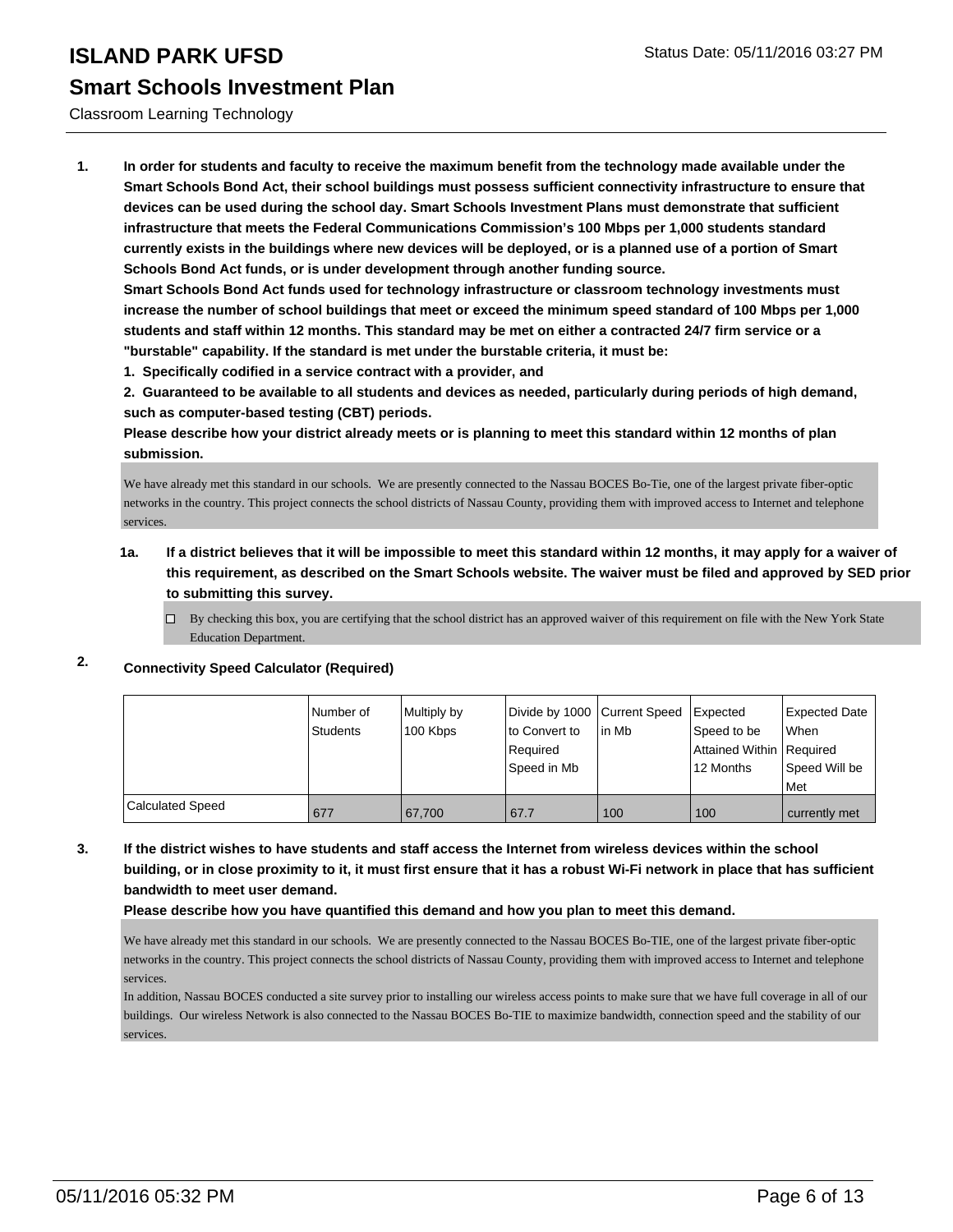Classroom Learning Technology

**4. All New York State public school districts are required to complete and submit an Instructional Technology Plan survey to the New York State Education Department in compliance with Section 753 of the Education Law and per Part 100.12 of the Commissioner's Regulations.**

**Districts that include educational technology purchases as part of their Smart Schools Investment Plan must have a submitted and approved Instructional Technology Plan survey on file with the New York State Education Department.**

- $\boxdot$  By checking this box, you are certifying that the school district has an approved Instructional Technology Plan survey on file with the New York State Education Department.
- **5. Describe the devices you intend to purchase and their compatibility with existing or planned platforms or systems. Specifically address the adequacy of each facility's electrical, HVAC and other infrastructure necessary to install and support the operation of the planned technology.**

SMARTBoards are located in every classroom and most are nearly ten years old, with expired warranties and we do not have monies to replace them due to the cap on the property tax levy. The Interactive SMARTBoard lessons have been developed by our teachers and implemented for the past ten years and are the conerstone of the learning process in our schools; this includes STEAM subjects and special subjects such as music in which students engage with SmartMusic, a program that helps them improve their skills through focused practice with immediate feedback. We also plan to expand our STEAM education programs with the addition of a ZSpace virtual 3D lab, a NAO Robot and the continuing use of LEGO Robotics WeDo Kits in the elementary school and NXT and EV3 Kits in the middle school.

The Interactive boards are mainly replacements for existing boards that are beginning to fail and are out of warranty. The electrical outlets, wiring and drops are already in place and sufficient for the new equipment. Prior to the installation of the zSpace lab, we would work with BOCES and our project manager to determine if additional drops and wiring would need to be installed for the 16 devices we would be purchasing. In addition, our head custodian would contact electricians to receive estimates and contract for any additional outlets needed to provide adequate electricity and to ensure that all wiring installed meets or exceeds current building code requirements.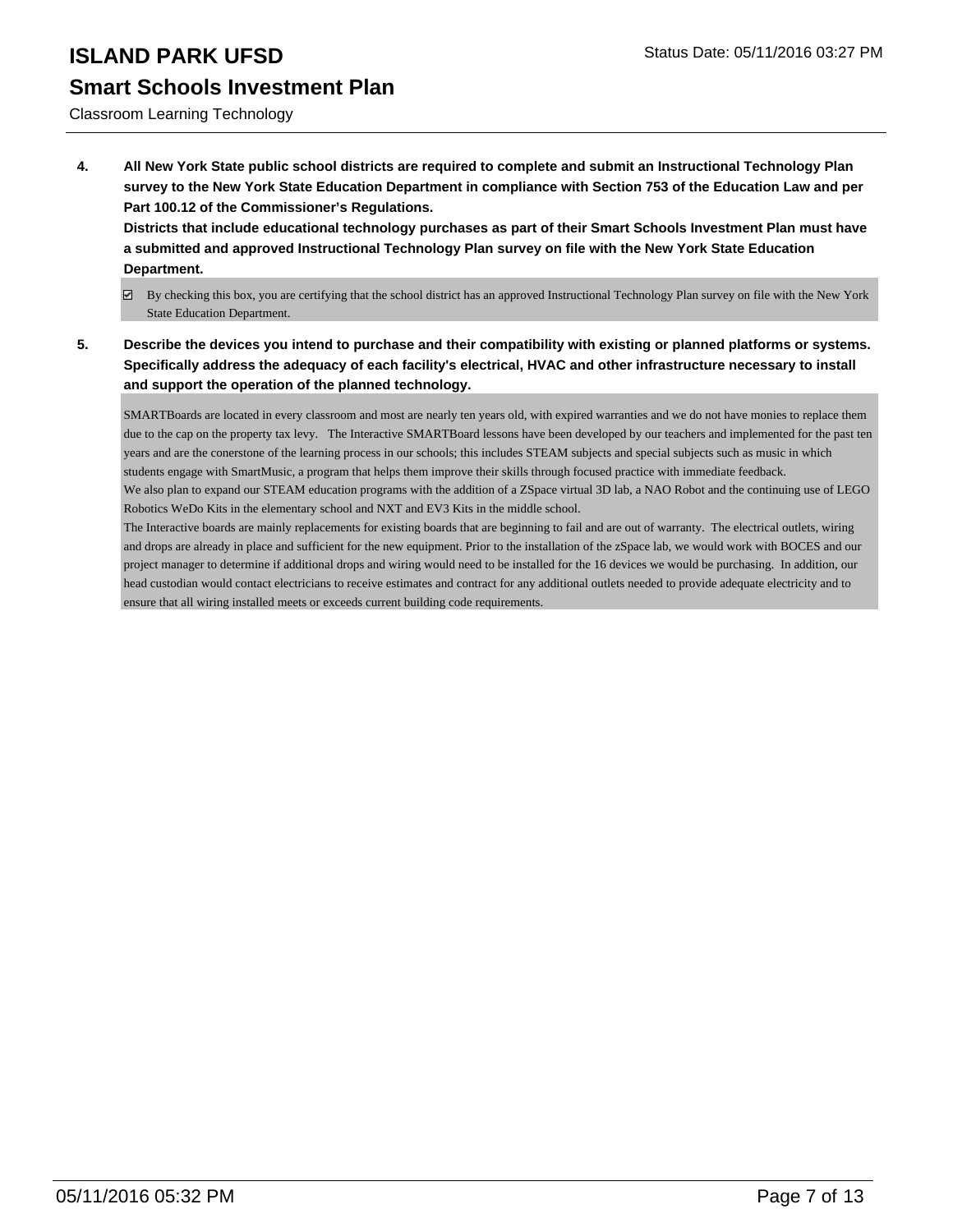Classroom Learning Technology

- **6. Describe how the proposed technology purchases will:**
	- **> enhance differentiated instruction;**
	- **> expand student learning inside and outside the classroom;**
	- **> benefit students with disabilities and English language learners; and**
	- **> contribute to the reduction of other learning gaps that have been identified within the district.**

**The expectation is that districts will place a priority on addressing the needs of students who struggle to succeed in a rigorous curriculum. Responses in this section should specifically address this concern and align with the district's Instructional Technology Plan (in particular Question 2 of E. Curriculum and Instruction: "Does the district's instructional technology plan address the needs of students with disabilities to ensure equitable access to instruction, materials and assessments?" and Question 3 of the same section: "Does the district's instructional technology plan address the provision of assistive technology specifically for students with disabilities to ensure access to and participation in the general curriculum?"**

We are planning to purchase up to 50 SMARTBoards to replace existing boards that are out of warranty and at end of their respective life spans. In addition, we intend to install a zSpace 3D Virtual science lab and purchase a NAO Robot.

Island Park Schools complies with all regulations prescribed by the Commissioner of Education relating to Students with Disabilities. Students have IEPs and teachers are familiar with the needs of their students and provide special programs and instructions to ensure that each child has the opportunity to be successful and meet his/her goals. Participants in the CSE or SPSE evaluate and determine whether a student needs an assistive technology devise in order to receive a free appropriate public education (FAPE). If so determined, provisions are made to provide the device and provide training to use the device to the student, teacher, and parent.

Students also have access to iPads and computers with adjustments made to use these devices as necessary. For example, a student with a vision problem has had books downloaded to the iPad so that the font size can be enlarged for easier reading. Similarly, autistic students without interactive speech, use the iPad to communicate. In addition, NWEA assessments have been administered using the SMARTBoard whereby the text and graphics on the online adaptive tests are projected in large format to make sure that the student's visual perception and acuity are aided, this ensures that students with visual impairments have access to learning/assessment materials.

In addition, students use web-based programs such as Fast Math, eSpark, Rosetta Stone, and Castle Learning to enrich instruction.

The district's technology vision and goals include:

Use technology to instruct students via the computer, SMARTBoard, information research tools, online collaboration tools, multimedia production tools, calculators, Classroom Performance Systems, and relevant software and network-based applications (e.g., word processing, spreadsheets, presentation, publishing software and network-based applications.

Develop expertise and ability to model and teach ways students can use technology to access, gather, critically assess, and present information and ideas.

Develop expertise and ability to model and teach problem-solving using technology.

Incorporate cutting edge science technology to enrich classroom instruction and enhance inquiry based projects. Provide opportunities for students to use technology to further explore science research topics.

Use technology to carry out administrative duties (Power School, RTIm Direct/AISm, IEP Direct, etc) and to communicate with parents, administrators, and each other regarding student progress.

Use technology (Cognos cubes in the BOCES Data Warehouse) that enables accountability for the purpose of improving student academic achievement.

Know and use the research processes with technological tools to locate, evaluate, and communicate information and ideas.

Exercise ethical, legal, and social behavior with respect to information technology resources.

Promote and encourage critical thinking skills and creative approaches to problem solving that may explore multiple answers, all of which may be correct, e.g., using online tools such as Thinking Maps, etc.

Constantly review, update and renew necessary hardware, software, programs and infrastructure that promote student learning to enhance student achievement in all areas of education.

Evaluate students and provide assistive technologies as needed to ensure access to learning.

Evaluate, revise, and update curriculum on an ongoing basis, identifying and utilizing appropriate and relevant technology programs that can assist in meeting new changes in standards and state requirements.

The use of hands on programs that deliver content in visually engaging formats are especially important for ELL students. Technology, such as a zSpace 3D Virtual Science Lab meets the recommendation of our ELL specialists to provide our students with information in a manner that transcends the language barrier. Students will interact with highly sophisticated concepts through an alternate method of instruction that will enhance their ability to understand and absorb knowledge in a highly immersive environment.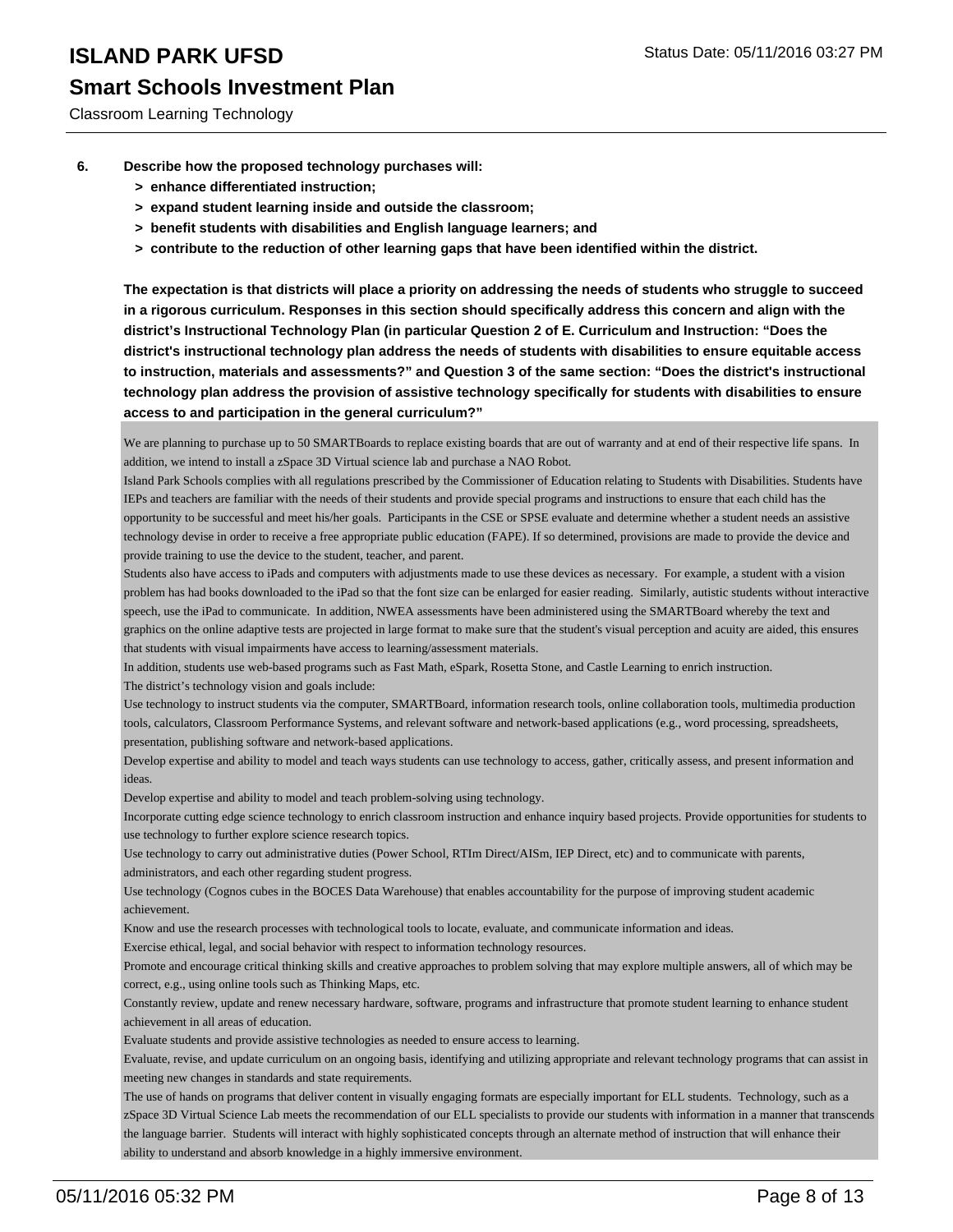Classroom Learning Technology

#### **7. Where appropriate, briefly describe how the proposed technology purchases will enhance ongoing communication with parents and other stakeholders and help the district facilitate technology-based regional partnerships, including distance learning and other efforts.**

The Island Park School District functions as a technological resource, disseminating information through our schools' libraries and computer labs; it also accomplishes this in collaboration with the local community library. These resources provide students, faculty members, staff, and parents with access to multi-media resources. The district's coordinated system of computers, SmartBoards, iPads, tablets, peripherals, software, infrastructure, Internet access, and Follett Destiny library software enables users to search on-site and remote card catalogs, databases, OPACs, and DVDs to locate information, problem solve questions, make virtual field trips, and share ideas with members of the global community. Island Park is supported by BOCES staff members from the areas of Curriculum, Instruction and Professional Development, Data Analysis, Data Warehousing, Instructional Technology, Libraries and Automation, Media Library Services, Technology Projects, and Tech Services. OPACs are electronic catalogs or databases of resources that can be searched using keywords, word stems, phrases, queries, etc. The addition of a 3D virtual science lab will enhance learning in STEAM education and provide students with the knowledge and skills needed to be college and career ready as well as able to compete in 21st Century global environments.

#### **8. Describe the district's plan to provide professional development to ensure that administrators, teachers and staff can employ the technology purchased to enhance instruction successfully.**

**Note: This response should be aligned and expanded upon in accordance with your district's response to Question 1 of F. Professional Development of your Instructional Technology Plan: "Please provide a summary of professional development offered to teachers and staff, for the time period covered by this plan, to support technology to enhance teaching and learning. Please include topics, audience and method of delivery within your summary."**

Many of the teachers in our district have been trained and/or certified in Smartboard Technology. They will serve as turnkey trainers for our new teachers enrolled in inservice courses provided for teachers after school hours. In addition, we have BOCES model school trainers, who are available to provide training and support to teachers either in formal professional development and training sessions or on a one-to-one basis as requested. We also plan to use consultants (paid with local funds) to provide initial training to select teachers whose Common Core Curriculum will align to the use of the zSpace 3D virtual lab technology.

- **9. Districts must contact the SUNY/CUNY teacher preparation program that supplies the largest number of the district's new teachers to request advice on innovative uses and best practices at the intersection of pedagogy and educational technology.**
	- $\boxtimes$  By checking this box, you certify that you have contacted the SUNY/CUNY teacher preparation program that supplies the largest number of your new teachers to request advice on these issues.
- **10. A district whose Smart Schools Investment Plan proposes the purchase of technology devices and other hardware must account for nonpublic schools in the district.**

**Are there nonpublic schools within your school district?**

- Yes  $N<sub>0</sub>$
- **11. Nonpublic Classroom Technology Loan Calculator**

**The Smart Schools Bond Act provides that any Classroom Learning Technology purchases made using Smart Schools funds shall be lent, upon request, to nonpublic schools in the district. However, no school district shall be required to loan technology in amounts greater than the total obtained and spent on technology pursuant to the Smart Schools Bond Act and the value of such loan may not exceed the total of \$250 multiplied by the nonpublic school enrollment in the base year at the time of enactment. See:**

**http://www.p12.nysed.gov/mgtserv/smart\_schools/docs/Smart\_Schools\_Bond\_Act\_Guidance\_04.27.15\_Final.pdf.**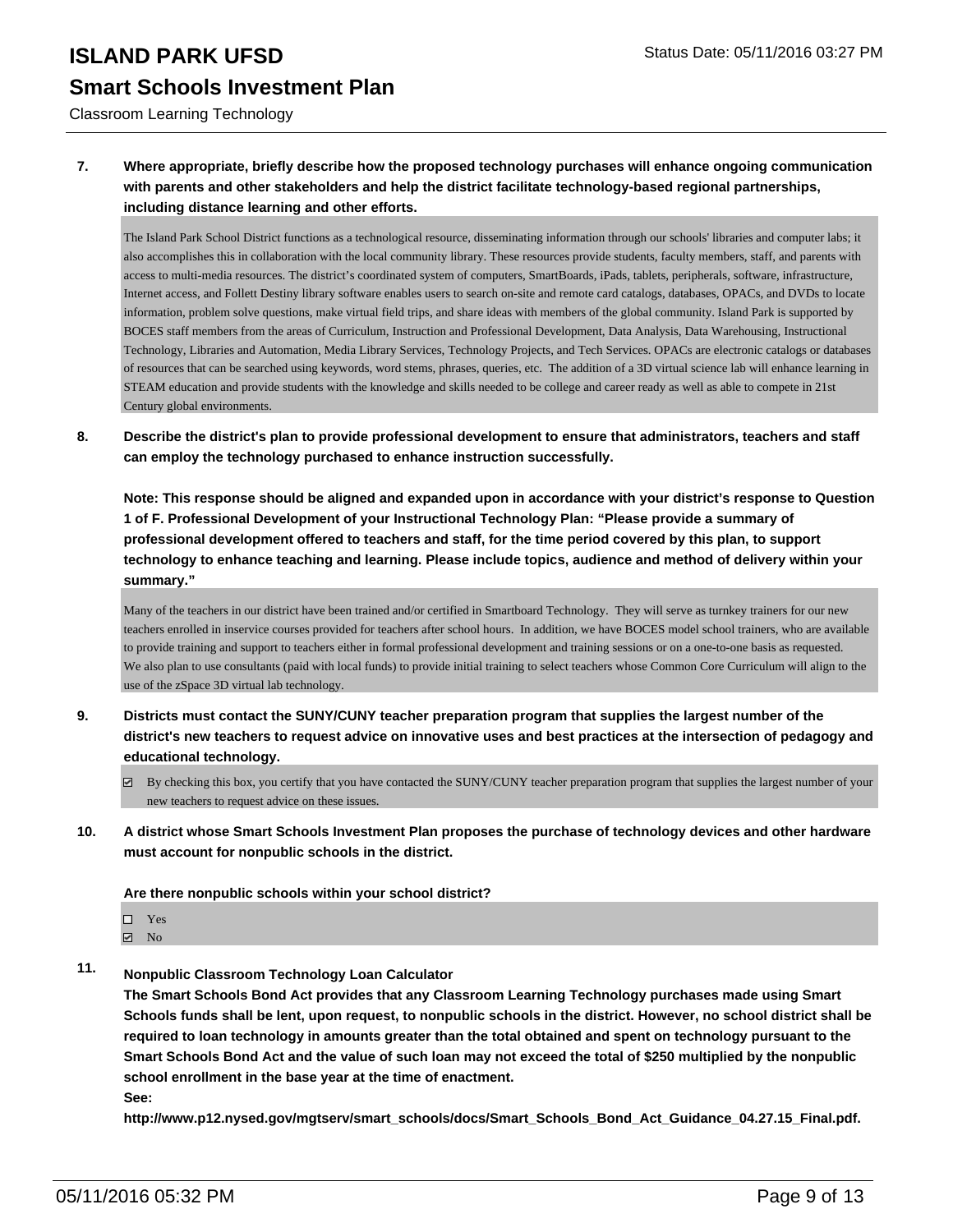#### **Smart Schools Investment Plan**

Classroom Learning Technology

|                                     | 1. Classroom<br>Technology<br>Sub-allocation | 2. Public<br>Enrollment<br>$(2014 - 15)$ | 3. Nonpublic<br>Enrollment<br>$(2014 - 15)$ | l 4. Sum of<br>Public and<br>Nonpublic<br>Enrollment                                          | 15. Total Per<br>Pupil Sub-<br>lallocation | 6. Total<br>Nonpublic Loan<br>l Amount |
|-------------------------------------|----------------------------------------------|------------------------------------------|---------------------------------------------|-----------------------------------------------------------------------------------------------|--------------------------------------------|----------------------------------------|
| Calculated Nonpublic Loan<br>Amount |                                              |                                          |                                             | (No Response)   (No Response)   (No Response)   (No Response)   (No Response)   (No Response) |                                            |                                        |

**12. To ensure the sustainability of technology purchases made with Smart Schools funds, districts must demonstrate a long-term plan to maintain and replace technology purchases supported by Smart Schools Bond Act funds. This sustainability plan shall demonstrate a district's capacity to support recurring costs of use that are ineligible for Smart Schools Bond Act funding such as device maintenance, technical support, Internet and wireless fees, maintenance of hotspots, staff professional development, building maintenance and the replacement of incidental items. Further, such a sustainability plan shall include a long-term plan for the replacement of purchased devices and equipment at the end of their useful life with other funding sources.**

By checking this box, you certify that the district has a sustainability plan as described above.

**13. Districts must ensure that devices purchased with Smart Schools Bond funds will be distributed, prepared for use, maintained and supported appropriately. Districts must maintain detailed device inventories in accordance with generally accepted accounting principles.**

By checking this box, you certify that the district has a distribution and inventory management plan and system in place.

**14. If you are submitting an allocation for Classroom Learning Technology complete this table. Note that the calculated Total at the bottom of the table must equal the Total allocation for this category that you entered in the SSIP Overview overall budget.**

|                         | Sub-Allocation |
|-------------------------|----------------|
| Interactive Whiteboards | 107,820        |
| Computer Servers        | l 0            |
| Desktop Computers       | l 0            |
| Laptop Computers        | $\overline{0}$ |
| <b>Tablet Computers</b> | l 0            |
| <b>Other Costs</b>      | 129,068        |
| Totals:                 | 236,888.00     |

| Select the allowable expenditure | Iltem to be Purchased | <b>Quantity</b> | Cost per Item | <b>Total Cost</b> |
|----------------------------------|-----------------------|-----------------|---------------|-------------------|
| type.                            |                       |                 |               |                   |
| Repeat to add another item under |                       |                 |               |                   |
| each type.                       |                       |                 |               |                   |
| (No Response)                    | (No Response)         | (No Response)   | (No Response) | (No Response)     |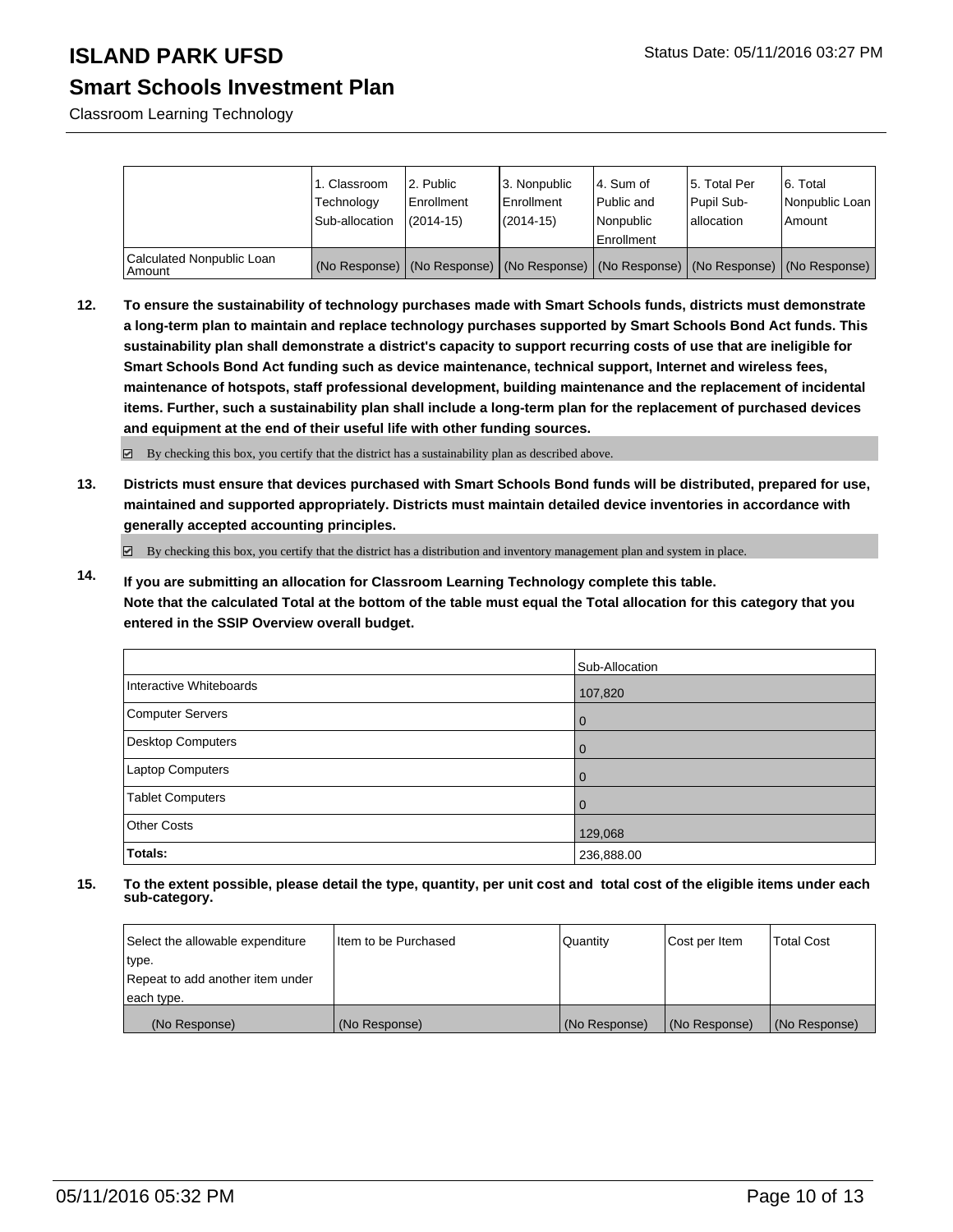#### Pre-Kindergarten Classrooms

**1. Provide information regarding how and where the district is currently serving pre-kindergarten students and justify the need for additional space with enrollment projections over 3 years.**

(No Response)

- **2. Describe the district's plan to construct, enhance or modernize education facilities to accommodate prekindergarten programs. Such plans must include:**
	- **Specific descriptions of what the district intends to do to each space;**
	- **An affirmation that pre-kindergarten classrooms will contain a minimum of 900 square feet per classroom;**
	- **The number of classrooms involved;**
	- **The approximate construction costs per classroom; and**
	- **Confirmation that the space is district-owned or has a long-term lease that exceeds the probable useful life of the improvements.**

(No Response)

**3. Smart Schools Bond Act funds may only be used for capital construction costs. Describe the type and amount of additional funds that will be required to support ineligible ongoing costs (e.g. instruction, supplies) associated with any additional pre-kindergarten classrooms that the district plans to add.**

(No Response)

**4. All plans and specifications for the erection, repair, enlargement or remodeling of school buildings in any public school district in the State must be reviewed and approved by the Commissioner. Districts that plan capital projects using their Smart Schools Bond Act funds will undergo a Preliminary Review Process by the Office of Facilities Planning.**

| Project Number |  |
|----------------|--|
| (No Response)  |  |

**5. If you have made an allocation for Pre-Kindergarten Classrooms, complete this table. Note that the calculated Total at the bottom of the table must equal the Total allocation for this category that you**

**entered in the SSIP Overview overall budget.**

|                                          | Sub-Allocation |
|------------------------------------------|----------------|
| Construct Pre-K Classrooms               | (No Response)  |
| Enhance/Modernize Educational Facilities | (No Response)  |
| Other Costs                              | (No Response)  |
| Totals:                                  |                |

| Select the allowable expenditure | Item to be purchased | Quantity      | Cost per Item | <b>Total Cost</b> |
|----------------------------------|----------------------|---------------|---------------|-------------------|
| type.                            |                      |               |               |                   |
| Repeat to add another item under |                      |               |               |                   |
| each type.                       |                      |               |               |                   |
| (No Response)                    | (No Response)        | (No Response) | (No Response) | (No Response)     |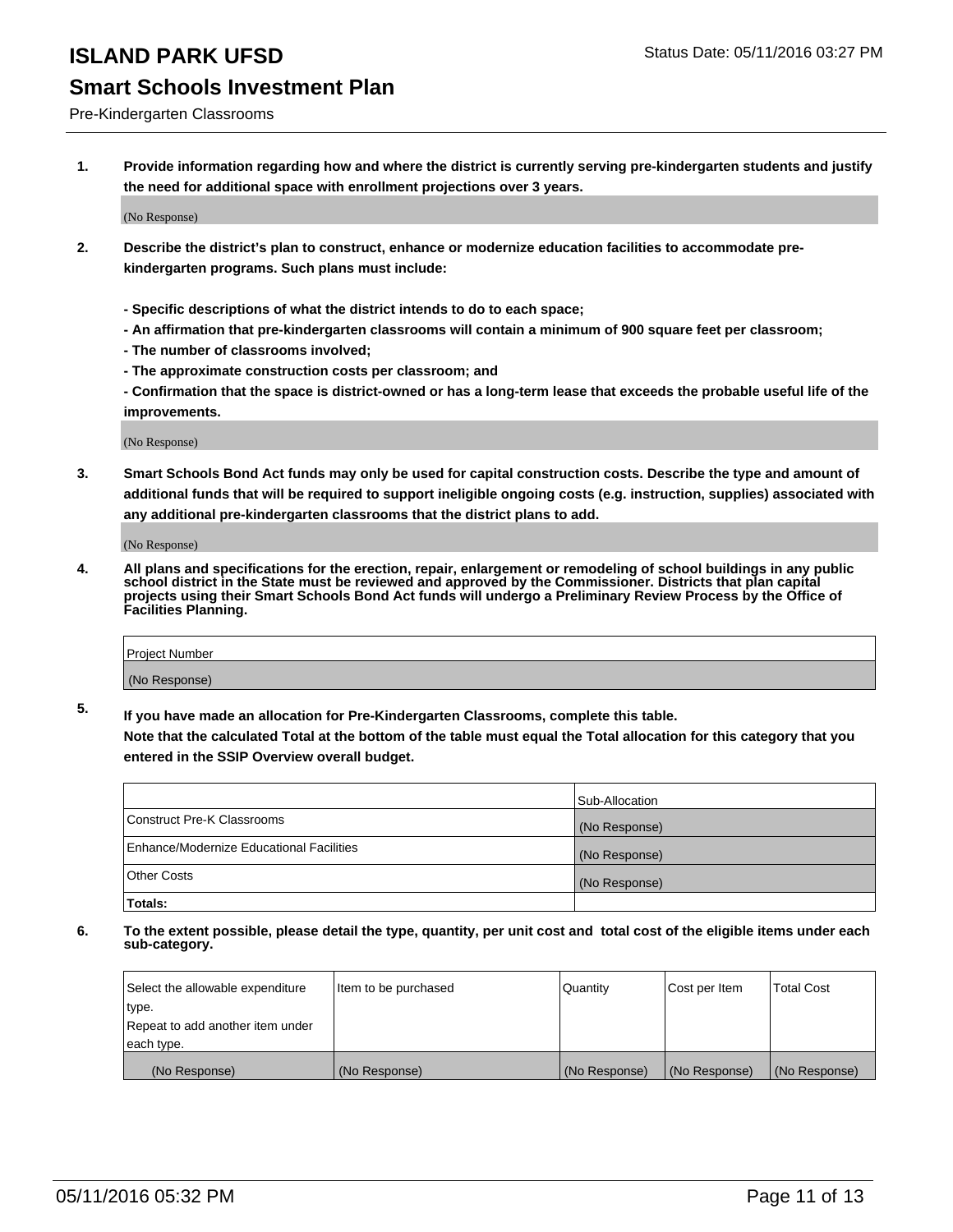#### **Smart Schools Investment Plan**

Replace Transportable Classrooms

**1. Describe the district's plan to construct, enhance or modernize education facilities to provide high-quality instructional space by replacing transportable classrooms.**

(No Response)

**2. All plans and specifications for the erection, repair, enlargement or remodeling of school buildings in any public school district in the State must be reviewed and approved by the Commissioner. Districts that plan capital projects using their Smart Schools Bond Act funds will undergo a Preliminary Review Process by the Office of Facilities Planning.**

| Project Number |  |
|----------------|--|
| (No Response)  |  |

**3. For large projects that seek to blend Smart Schools Bond Act dollars with other funds, please note that Smart Schools Bond Act funds can be allocated on a pro rata basis depending on the number of new classrooms built that directly replace transportable classroom units.**

**If a district seeks to blend Smart Schools Bond Act dollars with other funds describe below what other funds are being used and what portion of the money will be Smart Schools Bond Act funds.**

(No Response)

**4. If you have made an allocation for Replace Transportable Classrooms, complete this table. Note that the calculated Total at the bottom of the table must equal the Total allocation for this category that you entered in the SSIP Overview overall budget.**

|                                                | Sub-Allocation |
|------------------------------------------------|----------------|
| Construct New Instructional Space              | (No Response)  |
| Enhance/Modernize Existing Instructional Space | (No Response)  |
| <b>Other Costs</b>                             | (No Response)  |
| Totals:                                        |                |

| Select the allowable expenditure | Item to be purchased | Quantity      | Cost per Item | <b>Total Cost</b> |
|----------------------------------|----------------------|---------------|---------------|-------------------|
| type.                            |                      |               |               |                   |
| Repeat to add another item under |                      |               |               |                   |
| each type.                       |                      |               |               |                   |
| (No Response)                    | (No Response)        | (No Response) | (No Response) | (No Response)     |